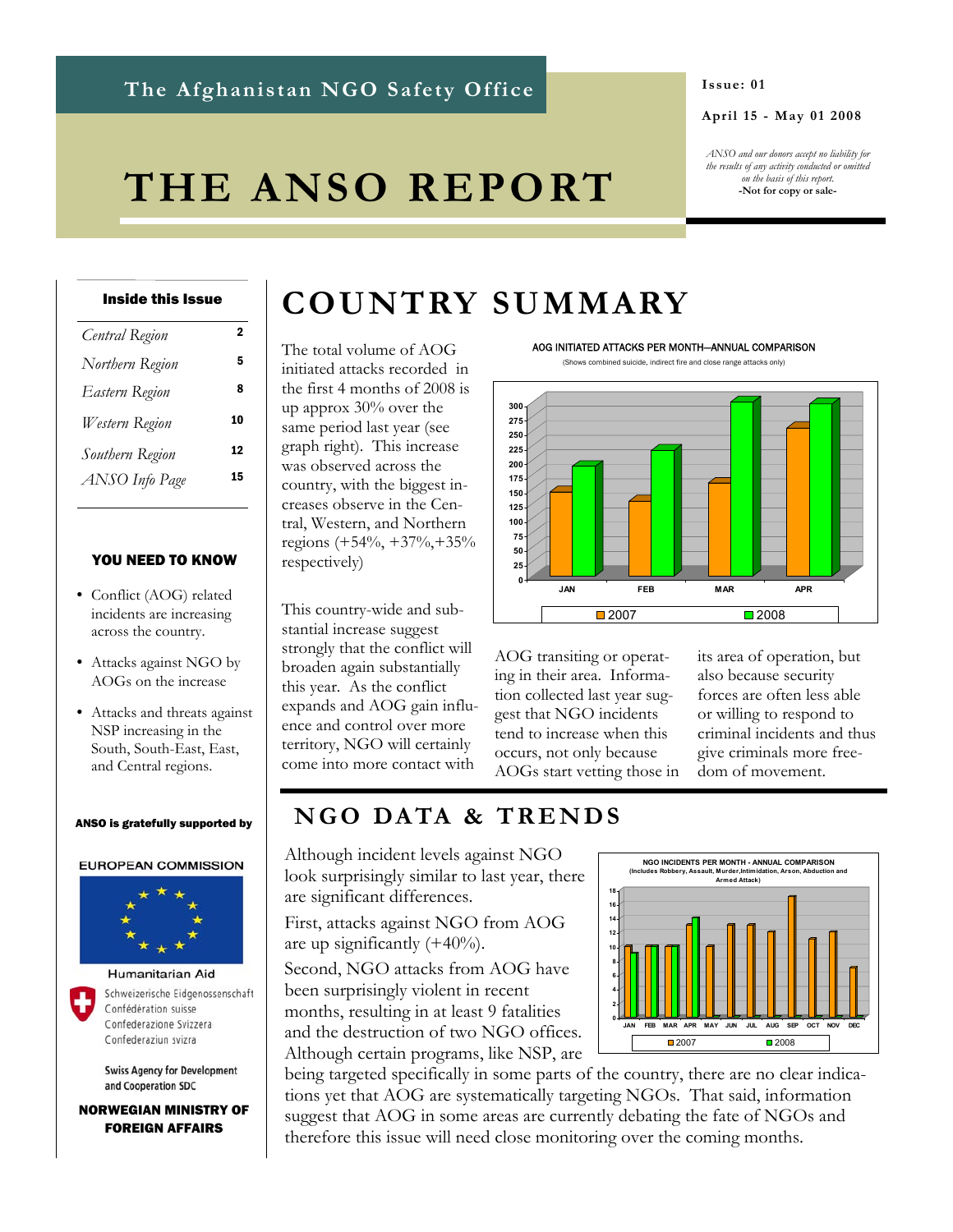

# **K ABUL**

The threat traffic has been high recently, especially related to attack scenarios within Kabul city. Much of this may have been linked to the 27 April Afghanistan Islamic Revolution Day attack.

There was also a spike in reports related to the discovery of rockets primed to launch in the city. This suggests that a larger scale attack was planned and that security efforts were at least partially suc-

#### **KEY THREATS & CONCERNS**

- $\supset$  Complex attacks against high profile targets
- IED and rocket attacks

# **WARDAK**

Wardak— known to have a considerable AOG presence—is experiencing a rise in AOG incidents, which can be expected to increase dramatically in May. The entire province is risky for NGO operations, with Sayed Abad, Jalrez, Nirkh, and Maydan Sharh especially dangerous. So far this year, Sayed Abad, Charkh, Mayden Shahr, and Jalrez have all experienced AOG incidents.

# **KEY THREATS & CONCERNS**

- $\bullet$  Abduction
- $\bullet$  Rocket and IED attacks
- "> Use of terror tactics/intimidation

|                           | <b>NGO</b> Incidents |
|---------------------------|----------------------|
| <b>Year to Date</b>       |                      |
| <b>This Report Period</b> |                      |

cessful that day. At the same time, the incident demonstrates the limitations of security forces to completely stop a well-planned attack.

The defining characteristic of threats in the coming months may be the willingness of perpetrators to kill indiscriminately. While so far NGO do not appear to be directly targeted in this province, government buildings, military convoys, international hotels and social venues, embassies, and the main road to the airport remain viable targets in at least the near future.



Overall, security incidents are climbing dramatically. Criminal incidents in the province remain on par with last year (with almost all occurring within the Kabul city district). But AOG incidents more than doubled (from11 to 28) in the first quarter compared to last year. April has shown no sign of a slowdown.

|                           | <b>NGO</b> Incidents |
|---------------------------|----------------------|
| <b>Year to Date</b>       |                      |
| <b>This Report Period</b> |                      |

Recent incidents demonstrate an expansion of tactics and threats in the province. Most troubling was the beheading of two ANP who disappeared from a check post. This is the first such execution we've recorded in the province since November (the only such incident we recorded there last year).

Also, within the last week period there have been night letter threats in two districts: In Nirkh threatening letters warning people to halt work with NSP projects were randomly distributed. In Charkh, there were threats warn-



ing schools not to teach from a planned curriculum. Also in the past week, AOG kidnapped of five local staff working on a PRT construction project in Sayed Abad.

While abductions have not directly affected NGO this year, last year there were two incidents of NGO abductions in Wardak, and the province should be considered a high risk area for abductions.

**NOTICE:** Your input is invaluable for the production of this report. While we appreciate information on incidents, we also need general information on the security situation in your area. So please remember to call or email us regularly. Contact details of ANSO staff are provide on the last page.

# **ANSO:** *"..by NGOs for NGOs.."*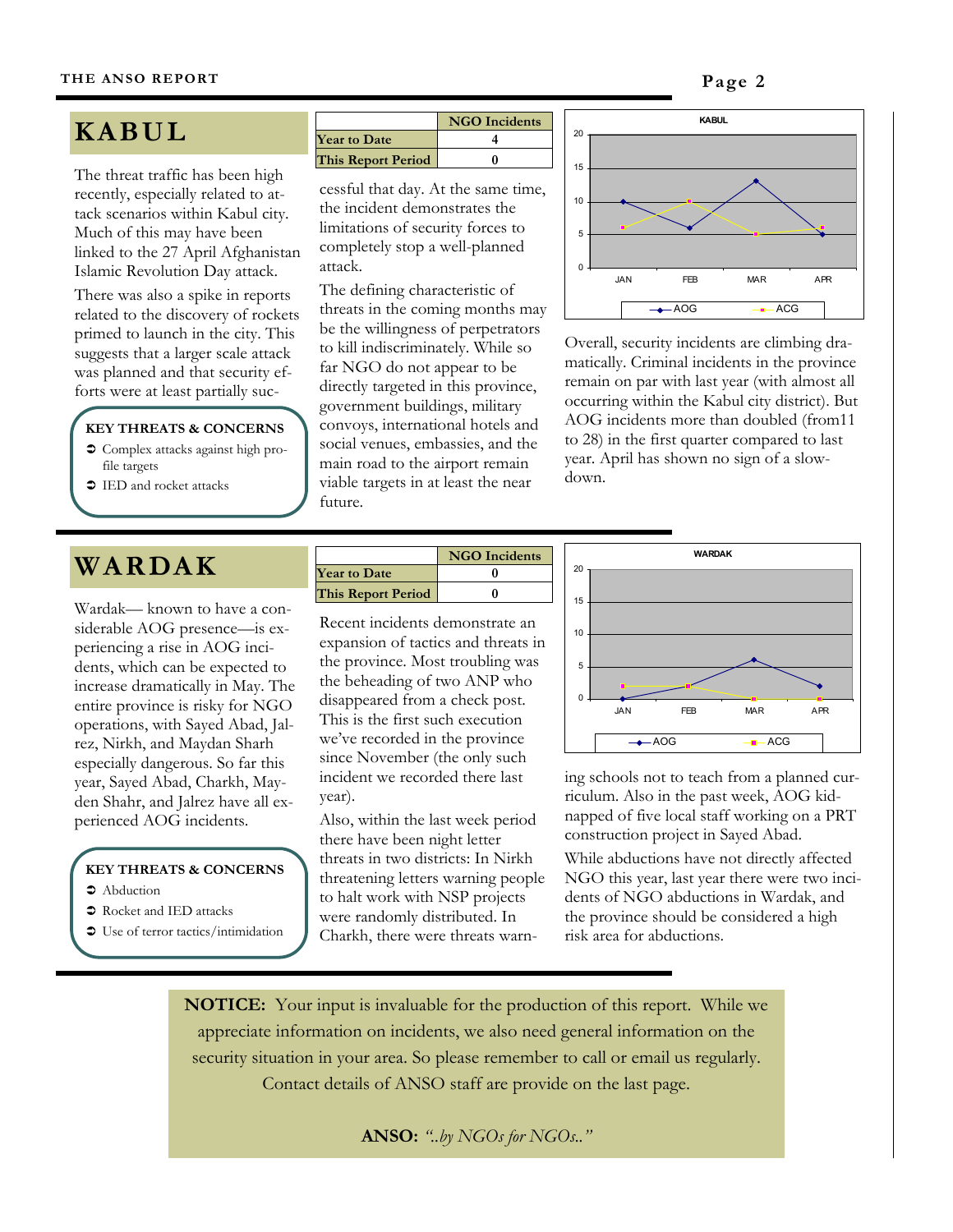# **PA R W A N**

Parwan has been largely safe for NGO operations, and is typically one the central region's quieter provinces. There are no current indications of the likelihood of drastic change. The threat incidents levels have been similar to those of last year and if this trend

#### **KEY THREATS & CONCERNS**

- $\supset$  Collateral damage in the area of Bagram Airbase
- NGO-targeted criminal abduction

# **B A M Y A N**

Bamyan Province is consistently one of the Central Region's safest provinces. Typically the greatest security threat to NGO is crime, most notably armed highway robberies. These can occur throughout the year, with March through October being the most likely

## **KEY THREATS & CONCERNS**

- $\supset$  Increasing threat of IED/mines
- $\bullet$  Armed robbery along roadways

|                           | <b>NGO</b> Incidents |
|---------------------------|----------------------|
| <b>Year to Date</b>       |                      |
| <b>This Report Period</b> |                      |

continues we can expect to see a slight increase of incidents in May. What incidents do occur are typically directed at police and military targets, most notably Bagram Airbase.

The direct NGO incidents which have occurred so far this year have been a theft and an abduction that was likely criminal rather than AOG. Earlier in the month there was an indirect threat in the



form of randomly distributed night letters warning against cooperation with the government and NGO, but so far it is an isolated incident and the origin of the letters unknown.

|                     | <b>NGO</b> Incidents |
|---------------------|----------------------|
| <b>Year to Date</b> |                      |
| This Report Period  |                      |

disputes between rival ethnic/ tribal groups are also relatively common. While these do not pose a direct threat to NGO, they may pose the threat of indirect collateral damage.

Last year we recorded only one AOG incident. So far this year there has been at least two IED incidents. This suggests some increase in AOG activity, but it is still too early to gauge the significance. time. Clashes resulting from land AOG incident. So far this year<br>there are unconfirmed reports that AOG



from Baghlan Province are planning infiltration into Bamyan's Kahmard and Shiber districts. In March a PRT truck was stuck by an IED, but beyond that we have no evidence of AOG activity in Kahmard.

# **DA Y K U N D I**

Daykundi's relative isolation limits available information on and the ability to assess the province's security situation. There are limited or no security forces throughout the entire province and most security is imposed by local tribes

#### **KEY THREATS & CONCERNS**

- $\bullet$  AOG infiltration in Kiti, Gizrab, and Kajran
- $\bullet$  Low security presence

|                           | <b>NGO</b> Incidents |
|---------------------------|----------------------|
| <b>Year to Date</b>       |                      |
| <b>This Report Period</b> |                      |

who are largely able to control the AOG movement.

In general, the northern part of Daykundi Province is believed to be safe and the south (Kiti, Gizrab, and Kajran) unstable. Kajran and Gizab are especially prone to clashes between the local population and AOG moving between Helmand and Uruzgan. These districts are considered to be unsafe for NGO operations.



There have too few incidents to determine trends beyond those mentioned above, and recent reports from the northern part of the province indicate that that area is safe for NGO operation.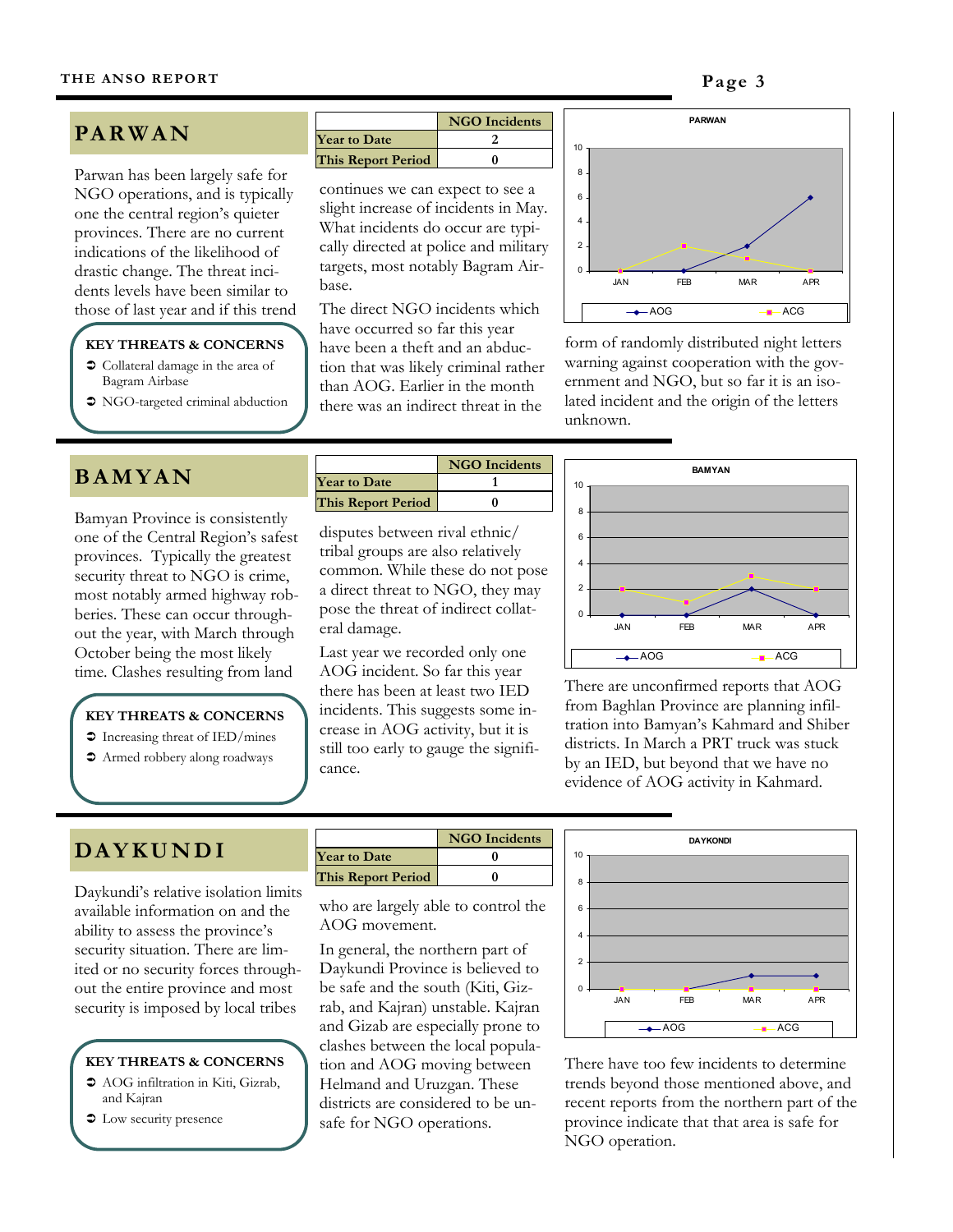# **LOGAR**

Logar is becoming increasingly risky for NGO operations. AOG incidents in the first quarter of this year are nearly double that of the same time last year (15 vs. 8). There has been no slowdown in April, and incidents can be expected to continue to climb in

#### **KEY THREATS & CONCERNS**

- $\supset$  Abduction
- $\bullet$  attacks to schools or other non security-related targets

#### **NGO Incidents Year to Date 0 This Report Period 2**

threat this year has been small arms, rocket, and RPG attacks on security forces/police, this month saw several incidents that indicate a move toward more direct threats to the general and NGO communities. These include the burning of three schools, the surrounding of two INGO staff in Baraki Barak by gunmen, and the possible kidnapping of two NGO workers by criminals. May. While the predominant of three schools, the surrounding<br>of two INGO staff in Baraki Ba- and Puli Alam, but the southern districts of

> Most incident areas are in the high traffic areas of Muhammad Agha



Kwawar, Charkh, and Baraki Barak (which combined have borders with Paktya, Ghazni, and Wardak) are likely the most heavily AOG infiltrated and dangerous areas for NGO.

# **KAPISA**

Most of Kapisa should be considered risky for NGO operations, with the possible exception of the district capital of Mahmud Raqi. Nijrab and Tagab should be considered extremely dangerous. Security incidents in those districts so far this year have been far more numerous than at the same

#### **KEY THREATS & CONCERNS**

- $\bullet$  Attacks, especially in Tagab and Nijrab
- $\supset$  Spread of attacks to schools

# **PA N J S H I R**

While security information coming from Panjshir is extremely limited, Panjshir appears to be consistently calm and likely the safest province in the Central Region.

|                           | <b>NGO</b> Incidents |
|---------------------------|----------------------|
| <b>Year to Date</b>       |                      |
| <b>This Report Period</b> |                      |

Tagab is especially hostile due to current security and poppy eradication activities. Successful security operations in Tagab could help quell AOG activity in the province, but so far this year there is every indication that the area will become even less stable.

The overwhelming number of incidents in Kapisa have been attacks on security forces (especially police), which so far this year has made collateral damage the most likely threat for



time last year. NGO. The April burning of a school in Tagab could be an early signal that the AOG threat is expanding to the more general populace, but so far this year it is the only incident of its type.



There have been no known AOG initiated incidents recorded in the province since before 2007.

Since January 2007, we have recorded only one minor criminal incident.

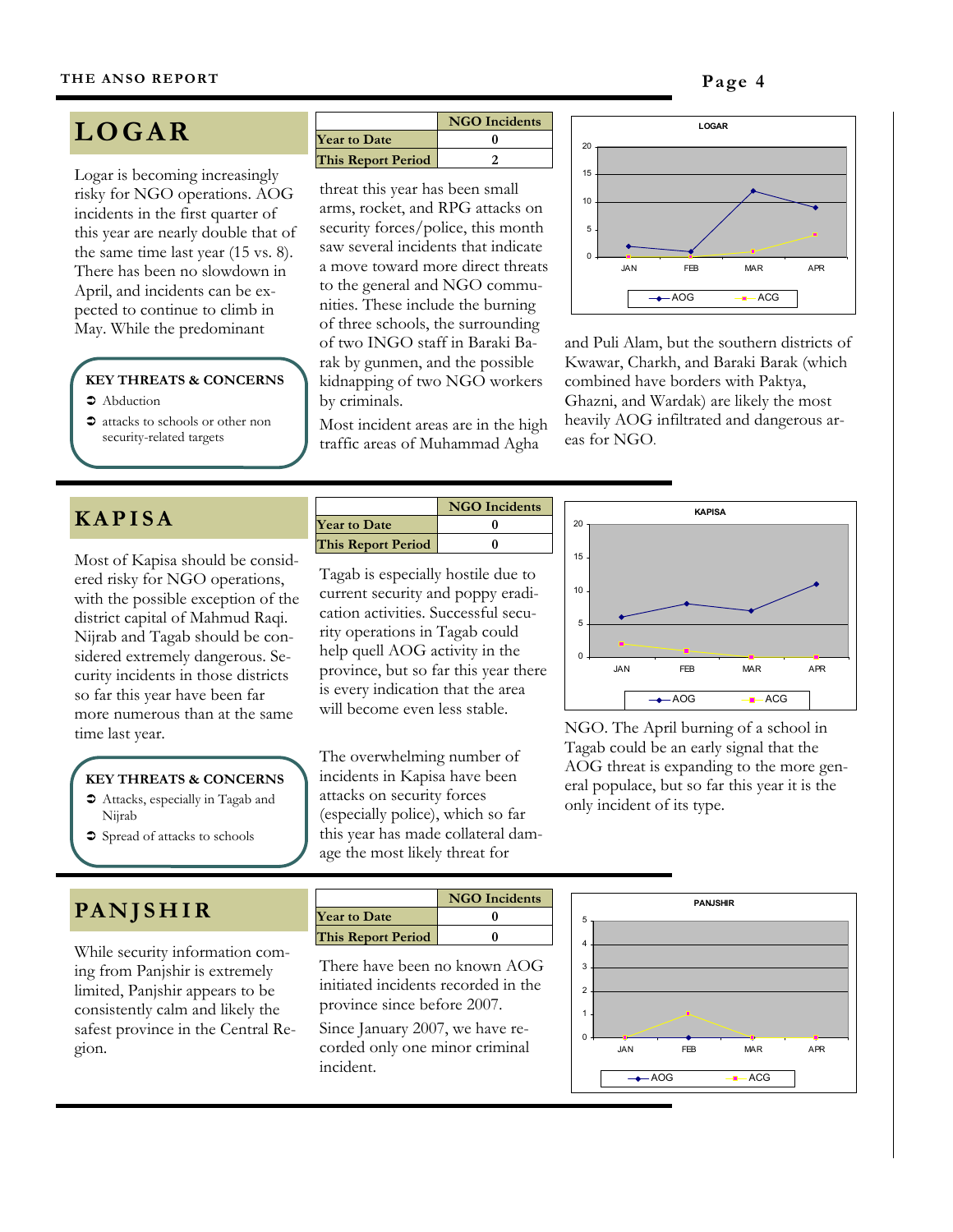# **FA RY A B**

Faryab Province was calm during this period but overall incident volumes have steadily increased. Events illustrating this increasing trend include hasty SAF attacks, IED activity and rocket attacks which primarily occur in and around Qaisar (Faryab Province)

#### **KEY THREATS & CONCERNS**

- Factional tensions
- $\supset$  Crime, primarily road robbery

# **J A W Z J A N**

Jawzjan province remained relatively calm thought this period, however one NGO incident was reported. A night letter was delivered to an INGO in Qushtepa District of Jawzjan Province. The letters stated that the INGO would be attacked if it did not close its office and stop its activities within the district. The exact motive behind this incident remains unknown at this stage but provincial authorities suspect that the night letter was issued by AOG.

#### **KEY THREATS & CONCERNS**

 $\bullet$  Increased crime due to drought

- **Therease AOG activity**
- $\bullet$  IEDs

|                           | <b>NGO</b> Incidents |
|---------------------------|----------------------|
| <b>Year to Date</b>       |                      |
| <b>This Report Period</b> |                      |

and Ghormach Districts (Badghis Province, Western Region).

AOG associated events are anticipated to continue due to the apparent inactivity of local security entities in remote areas of Ghormach (which lends to the migration of insecurity North). However, security forces (ANP, ABP and ANP) are reportedly attempting to consolidate at a regional level to try to address this prob-



lem. It is hoped that this initiative will result in increased level of planning and coordination therefore resulting in an improved level of policing throughout the regional border area.

|                           | <b>NGO</b> Incidents |
|---------------------------|----------------------|
| <b>Year to Date</b>       |                      |
| <b>This Report Period</b> |                      |
|                           |                      |

Khanaqa and Fizabad districts are still the main areas of insecurity within Jawzjan Province. Sources attribute most incidents to a local criminal group originally from Mingajik district. In addition reports have surfaced that a group of Mawlawis and radical Mullahs are currently teaching at a number of Madrasas in Mingajik district, some with historical Taliban ties. This has not translated into reportable incidents yet however NGOs should be aware of the potential anti-western sentiment within the community and adjust their behaviour and activities accordingly.



On a strategic level it is reported that District Tashkils (police manning numbers) in Jawzjan have been cut by fifty percent. This information therefore suggests a potential downturn in ANP presence and capacity throughout the region. Unnamed officials in Jawzjan have attributed the recent rise in attacks within the province, in part, to this cut in police numbers and have ongoing requests for immediate and urgent assistance to resolve this police strength issue.

# **B A DA K H S H A N**

Badakshan Province remains calm with only minor incidents reported.

**KEY THREATS & CONCERNS •** Escalating AOG activity  $\bullet$  IEDs

|                     | <b>NGO</b> Incidents |
|---------------------|----------------------|
| <b>Year to Date</b> |                      |
| This Report Period  |                      |

The more significant incidents to occur in the province are rocket attacks targeting GoA or affiliated targets by suspected ACG elements operating thought Fizabad district.

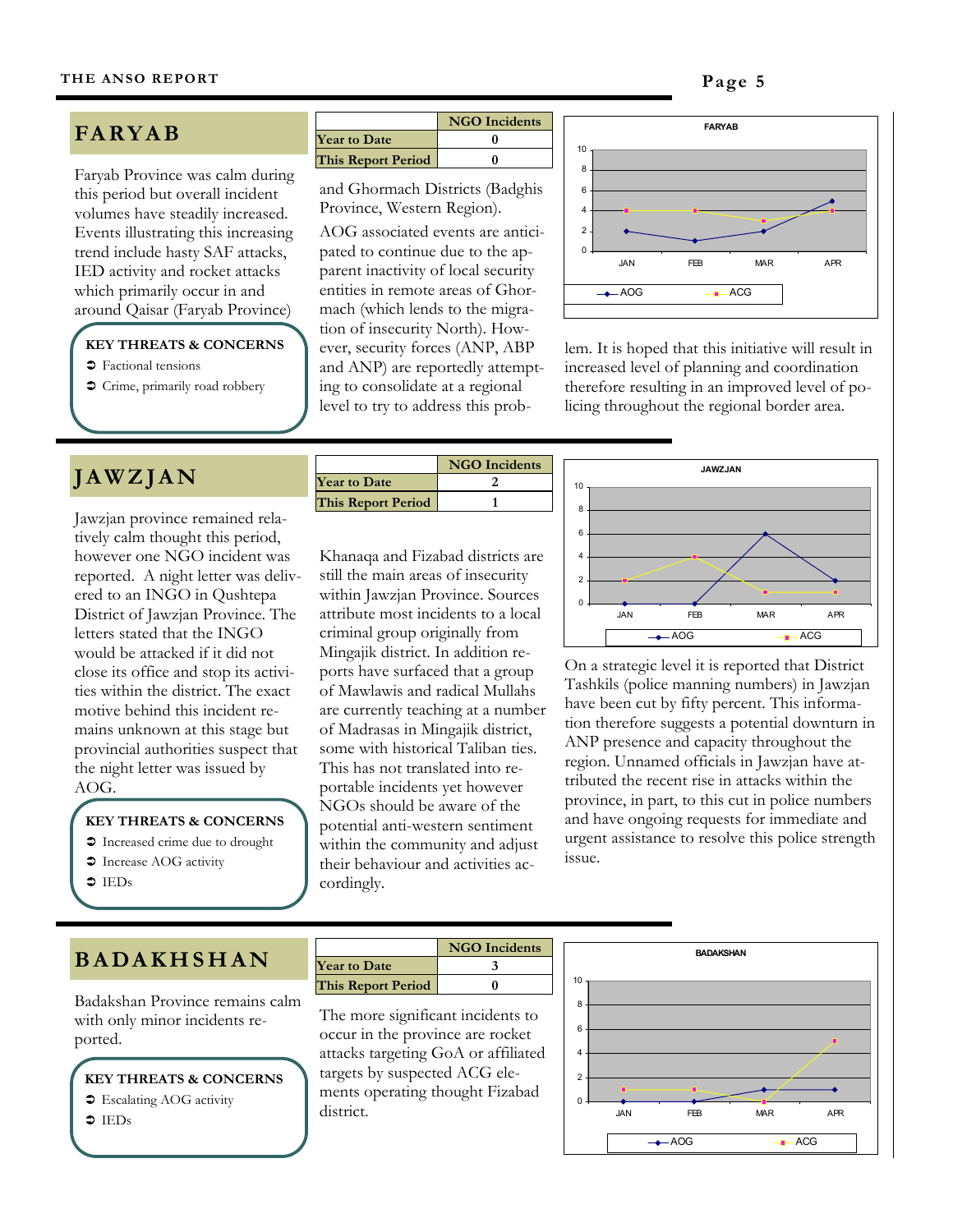# **SAR-E-PUL**

Sar-e-Pul Province remained stable with only one significant incident occurring throughout this analytical period. The incident, an ANP check post attack maintains (according to localized sources) factional and ACG linkages and remains somewhat anomalous for

**KEY THREATS & CONCERNS** 

**The Increasing crime rates** 

# **BALKH**

The security situation in Balkh Province remains calm and stable however, the province witnessed a number of notable events.

An INGO national employee, whose disappearance was reported on Feb 13th has been found murdered. The body was discovered in close proximity to the victim's residence concealed in a septic tank. Motive surrounding the event remains inconclusive however AOG or even ACG involvement remains unlikely at this time due to the nature and concealment of the crime.

#### **KEY THREATS & CONCERNS**

- $\circ$  Crime
- $\bullet$  Drug related activity.

|                           | <b>NGO</b> Incidents |
|---------------------------|----------------------|
| <b>Year to Date</b>       |                      |
| <b>This Report Period</b> |                      |

Throughout the wider Sar-e-Pul community political tensions remain high within Sangcharak District. This current domestic unrest is primarily due to the detaining of the acting District Governor on charges of alleged criminal negligence. Furthermore NGOs operating within the region are again advised to maintain an active and obvious separation from international military organs. This advithe province.<br>ating within the region are again sory is given more poignant significance due to



the local belief (rumour based) that said international forces disturbed iconic sites (dug holes) in Sayad, Kohistanat and Sancharak districts.

|                           | <b>NGO</b> Incidents |
|---------------------------|----------------------|
| <b>Year to Date</b>       |                      |
| <b>This Report Period</b> |                      |
|                           |                      |

Within Mazar-e-Sharif City two Afghan males attempted to gain entry to an INGO compound stating they were officials from the "Governmental Security Department" and where conducting an NGO site security assessment. As the two men had no official documentation (or uniforms) the men where denied entry and left without incident. New information pertaining to the event has proven the men where in fact legitimate officers. If government security officials wish to enter NGO establishments, they should be able to provide identification and reasonable justification.

AOG activity within Balkh province is ongoing with AOG elements executing sporadic attacks



targeting ANSF. Afghan Security forces, who are trying to stem this somewhat localized AOG activity, continue to conduct arrests and search operations within Char Bulak and surrounding districts (Jawzjan border areas).

Credible sources continue to hypothesize that AOG elements (primarily paid ACG) remain active within the province and continue to focus attention upon Char Bulak district as a relative safe haven for operations and housing. ANSF operations in the area are therefore likely to be ongoing and perhaps intensify, which may pose an indirect threat to NGOs

**NOTICE:** Your input is invaluable for the production of this report. While we appreciate information on incidents, we also need general information on the security situation in your area. So please remember to call or email us regularly. Contact details of ANSO staff are provide on the last page.

**ANSO:** *"..by NGOs for NGOs.."*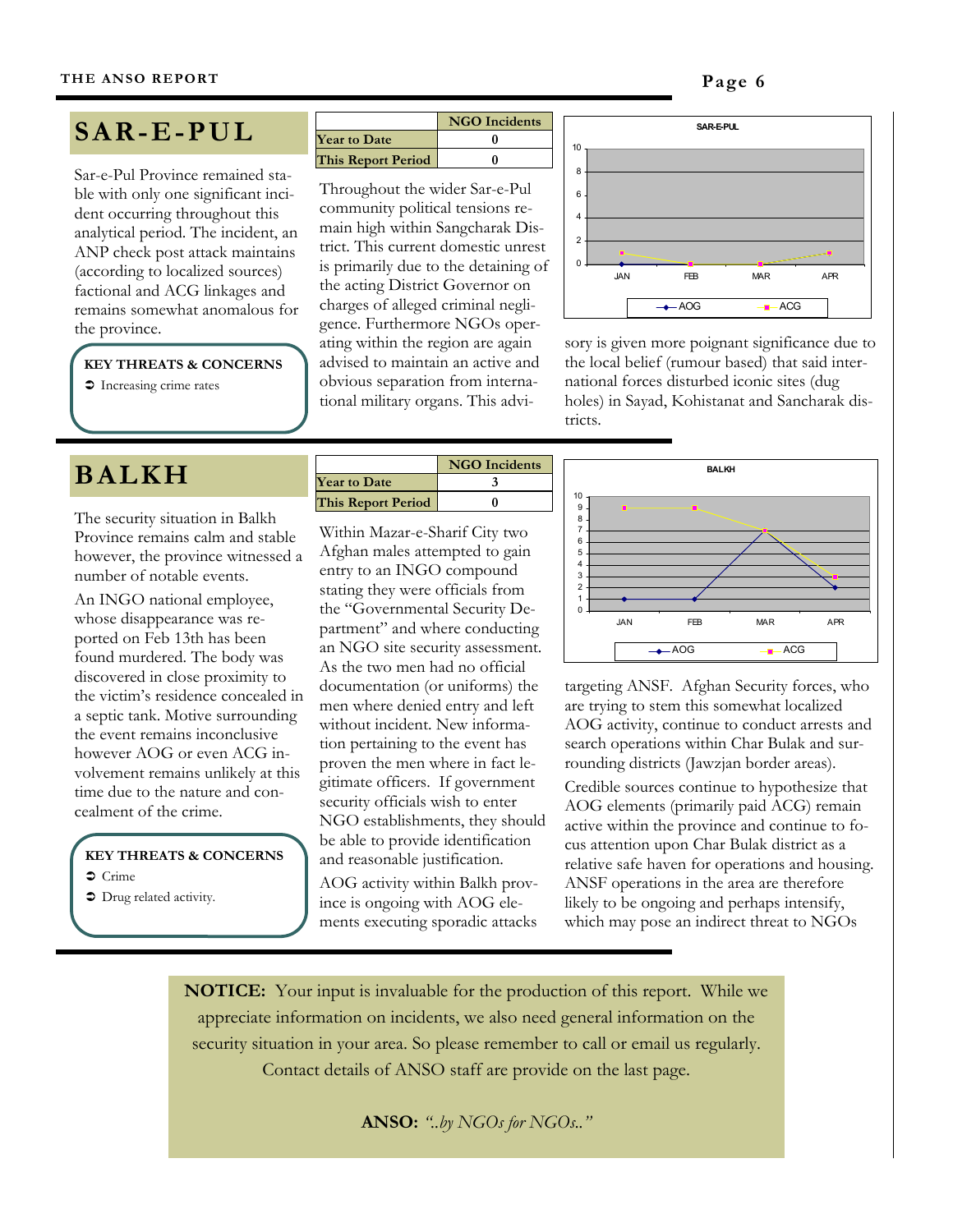# **B A G H L A N**

Baghlan Province remains relatively calm. Tala Wa Barfak, Baghlani Jadid and Narhin Districts remain the epicenters of AOG activity ranging from IED (primarily roadside placement) to larger scale attacks targeting GoA establishments. Although no NGO personal have been directly targeted by AOG hostilities these remain high risk areas.

# **K U N D U Z**

During this reporting period the security situation in Kunduz continued to deteriorate due to ongoing AOG associated events. Whilst these AOG incidents remain an ongoing concern, the events do not lean or suggest a comprehensive and or organized

**KEY THREATS & CONCERNS** 

- $\supset$  Escalating AOG activity
- $\supset$  Ongoing military operations.
- $\bullet$  IEDs

# **KEY THREATS & CONCERNS**   $\bullet$  Escalating AOG activity **Year to Date 0 This Report Period 0**

**NGO Incidents**

- 
- $\supset$  Risk of IED related incident



|                     | <b>NGO</b> Incidents |
|---------------------|----------------------|
| <b>Year to Date</b> |                      |
| This Report Period  |                      |

Recently, AOG elements distributed a numbers of night letters in the Province particularly in Ali Abad district threatening parents to avoid sending their daughters to school. Secular education centers have been historical targets of AOG intimidation, due to AOG preference for madrassas or religious education. More of these threats are probable in the medium term. AOG operation in the province.<br>preference for madrassas or reli-<br>operations in the region. The ongoing opera-

> Furthermore Afghan military supported by international actors' have increased their numbers and



tions launched in Chahardara and Aliabad districts have apparently yielded minimal results thus far with only two suspects arrested from Kocha-e-Qazaq Village (Aliabad district). Due to these operations, NGOs are advised to avoid Chahardara and Aliabad districts.

# **TA K H A R**

The overall security situation in the Province has been assessed as calm this reporting period.

The local population of Ishkamish District is allegedly harbouring some anti-international sentiment.

**KEY THREATS & CONCERNS C** AOG activity

 $\bullet$  Rocket attacks

| <b>NGO</b> Incidents |
|----------------------|
|                      |
|                      |
|                      |

This information is primarily due to the search of a local powerbroker's residence by international military. Whilst the search of the 22nd April was apparently legitimate, the affected powerbroker has made comments within the community to the effect that this action was an attempt to discredit himself and his supporters in the northeast region.

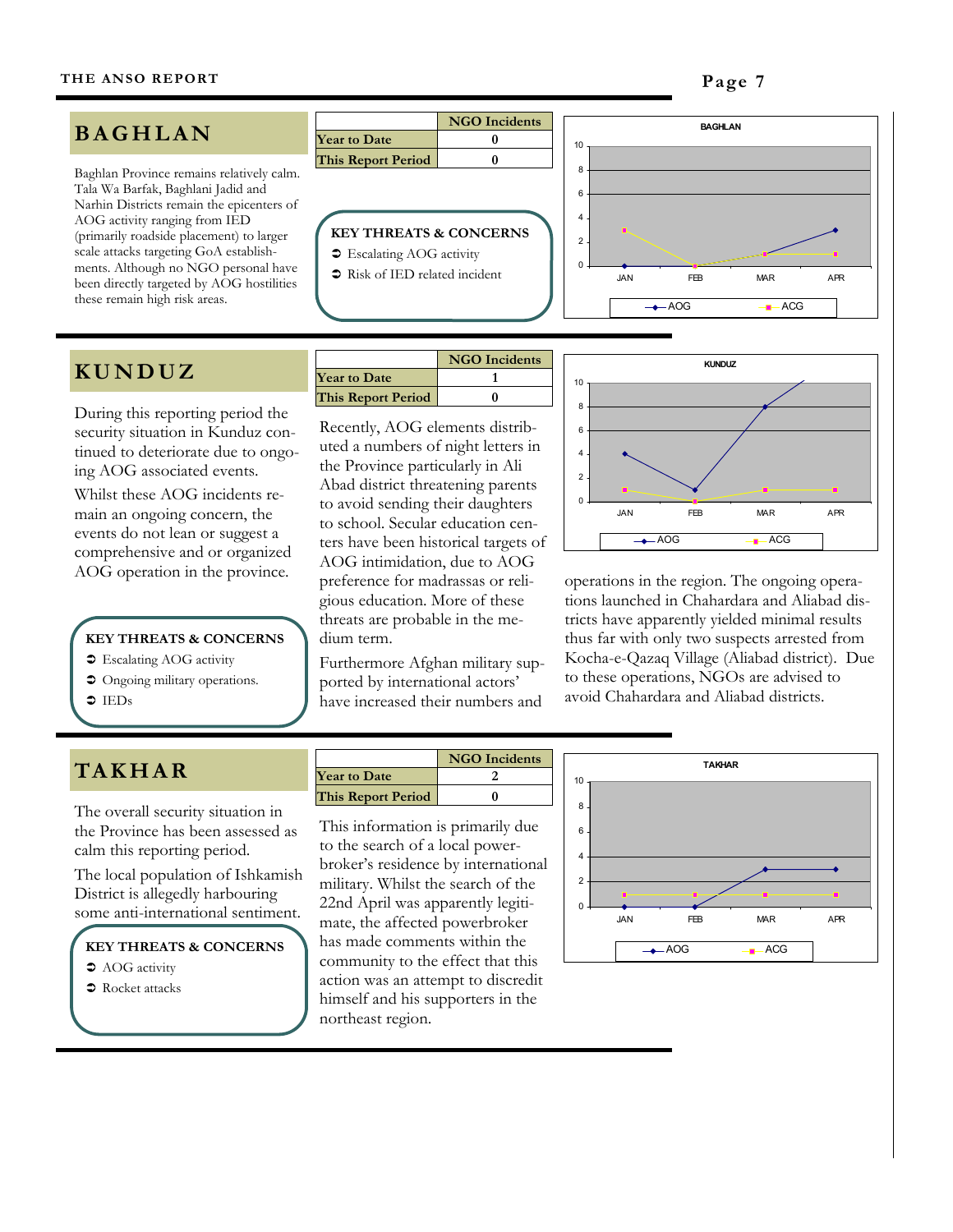# **KHOST**

The security situation has continued to worsen as the weather improves and AOG have increased their presence in the eastern districts. AOG attacks on NSP facilities, especially in the districts of Sabari and Tere Zayi indicate a change in AOG tactics. It appears that AOG in Khost have decided that the hard feelings that may come from disrupting NSP programs are worth forcing the end

#### **KEY THREATS & CONCERNS**

 $\bullet$  Attacks on NSDP projects in Sabari and Tere Zayi Districts !"IEDs on Gardez- Khost Road

| KUNAR |  |  |
|-------|--|--|
|-------|--|--|

The security situation continues to deteriorate on a cycle of a relatively quieter week followed by clashes throughout the province. The Asadabad PRT has been the target of increasing numbers of rocket attacks some of which have caused civilian casualties but have yet to actually hit the base. AOG indirect fire capability remains very poor and additional IMF assets to detect AOG should reduce the volume of attacks shortly.

Several incidents have occurred which have soured relations be-

#### **KEY THREATS & CONCERNS**

- $\supset$  indirect fire threat to Asadabad **City**
- "> Pech and Sirkanay Districts
- $\bullet$  More violent protest due the flag issue

|                           | <b>NGO</b> Incidents |
|---------------------------|----------------------|
| <b>Year to Date</b>       |                      |
| <b>This Report Period</b> |                      |

of government activity along the border. NSP programs in border districts are at high risk of attack, although so far the AOG have been careful to damage property and have not harmed staff.

The Khost-Gardez road remains a high risk for IEDs and the use of pressure activated mines is common. There were nine IED incidents reported this period and IED attacks will likely continue to increase over the summer. Reports continue to be received of plots to use VBIED against IMF and the use of BBIED against



GOA facilities is likely. Rocket and direct fire attacks on DACs, particularly Bak and Sabari Districts is likely to increase. AOG indirect fire remains inaccurate and a greater threat to neighbours than the DAC. Border posts in the province will continue to be the target of attacks as AOG attempt to keep the border open for infiltration, retreat and smuggling.

|                           | <b>NGO</b> Incidents |
|---------------------------|----------------------|
| <b>Year to Date</b>       |                      |
| <b>This Report Period</b> |                      |

tween IMF and locals. Clashes between IMF and AOG have again resulted in air strikes which may have killed civilians. Details are still being sought on exact casualty figures. In Asadabad IMF issued Afghan flags for the national holiday with writing on them that were portrayed by AOG as being defamatory toward Islam. The flags were manufactured in Pakistan and the IMF intent was to generate patriotism. This event lead to demonstrations that degenerated into rock throwing and temporary blocking of the main highway. In Chapa Dara on the pretext of protesting the flag issue a police HQ was looted of its firearms. IMF relations with locals can be expected to get worse as AOG activity and violence increase over the summer



with potential negative consequences for all international organizations. Ghaziabad District is becoming extremely dangerous with the destruction of six IMF contracted trucks and the murder or mutilation of their drivers being the latest outrage.

An ANBP post was destroyed and 13 policemen killed or injured in Sirkanay District. ANBP posts along the border have recently been strengthened and have been making headway against infiltration. As a result it appears that AOG have started a campaign to eradicate them. More attacks on border posts can be expected.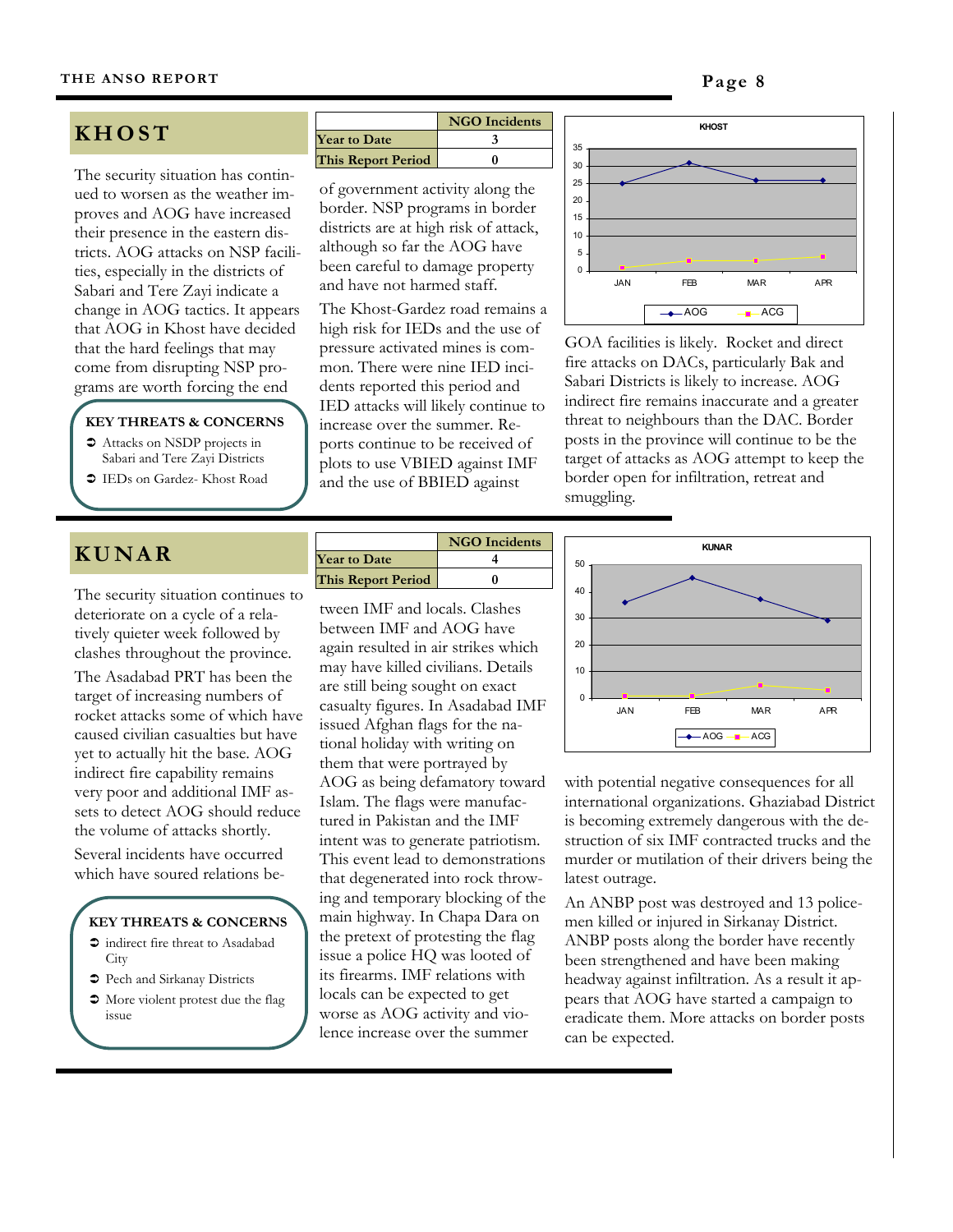# **N A N G A R H A R**

A member of an ACG plotting to kidnap Japanese nationals in Nangarhar was arrested by ANP on 27 April in Achin. The investigation continues. There have been a number of threats specifying Japanese NGOs as target for kidnapping but none have occurred.

On 29 April a BBIED attacked the Khogyani DAC during a counter-narcotics meeting and caused significant casualties including the deaths of the Police Chief and head of the NDS. Another significant incident was the arrest of a suicide vest bomber in Jalalabad who had reportedly had

#### **KEY THREATS & CONCERNS**

- "Suicide attacks against GOA
- $\supset$  IEDs in Kama and Ghosta
- AOGs in southeast districts

|                           | <b>NGO</b> Incidents |
|---------------------------|----------------------|
| <b>Year to Date</b>       |                      |
| <b>This Report Period</b> |                      |

been recruited in Helmand. His target had been an IMF convoy and his vest firing mechanism may have malfunctioned.

AOG are reportedly infiltrating the south-east districts and have plans to launch attacks in Achin, Nazyan, Dur Baba and Bati Kot Districts. With the intensification of AOG operations the border districts will become very dangerous for international staff to operate in.

Demonstrations over food prices can be expected until relief comes with the wheat harvest in approximately one week. These demonstrations may be used as cover for AOG activity in the hope rioting discredits the government.



Although Nangarhar remains relatively quiet recent events in Pakistan have the potential to seriously disrupt NGO activities. The Lashkari-Islam, a tribal militia commanded by Mangol Bagh has taken control of much of the Khyber Agency. This puts a pro-AOG/ anti-IMF force in control of the main supply route for Afghanistan with the option of disrupting or cutting the Torkham- Peshawar Highway at will. On the down side for AOG IMF efforts at buying support among other tribal forces appears to be disrupting AOG medium term plans to cut IMF logistics. The situation is very confused and volatile. FATA and NWFP remain high risks for NGO travel especially from ACG.

# **LAGHMAN**

IEDs continue to the primary security threat in Laghman. Although the number of IEDs has increased recently the sophistication of the devices has not improved with the majority being located before detonation. It was thought that an IED cell that had been trained outside the province and perhaps included foreigners was active along the Alingar and Alishing Roads. The activities of this group may have come to an

#### **KEY THREATS & CONCERNS**   $\bullet$  IEDs

- $\supset$  IDF toward GOA and IMF facilities
- $\bullet$  AOG attacks along Highway 1



end on 25 April when five men planting a large IED on a secondary road south of the Alingar Road inadvertently blew themselves up. Three were killed and two were wounded and arrested. One is reported to have been a Pakistani national. There also continue to be rumours of IEDs planted with the intention of there being "found" for reward money. Although this may be the case in some instances most reports of IEDs are given to the police who do not issue rewards.

The ANA base under construction in south-west Laghman was the scene of a lethal IED strike on



a civilian company delivering water. More attacks on the roads leading to this facility can be expected.

AOG attacked ANP on Highway 1 with small arms and RPGs such attacks and are likely to increase. The use of extremely low profile transport continues to be the best defence against IEDs and ambushes set for security forces.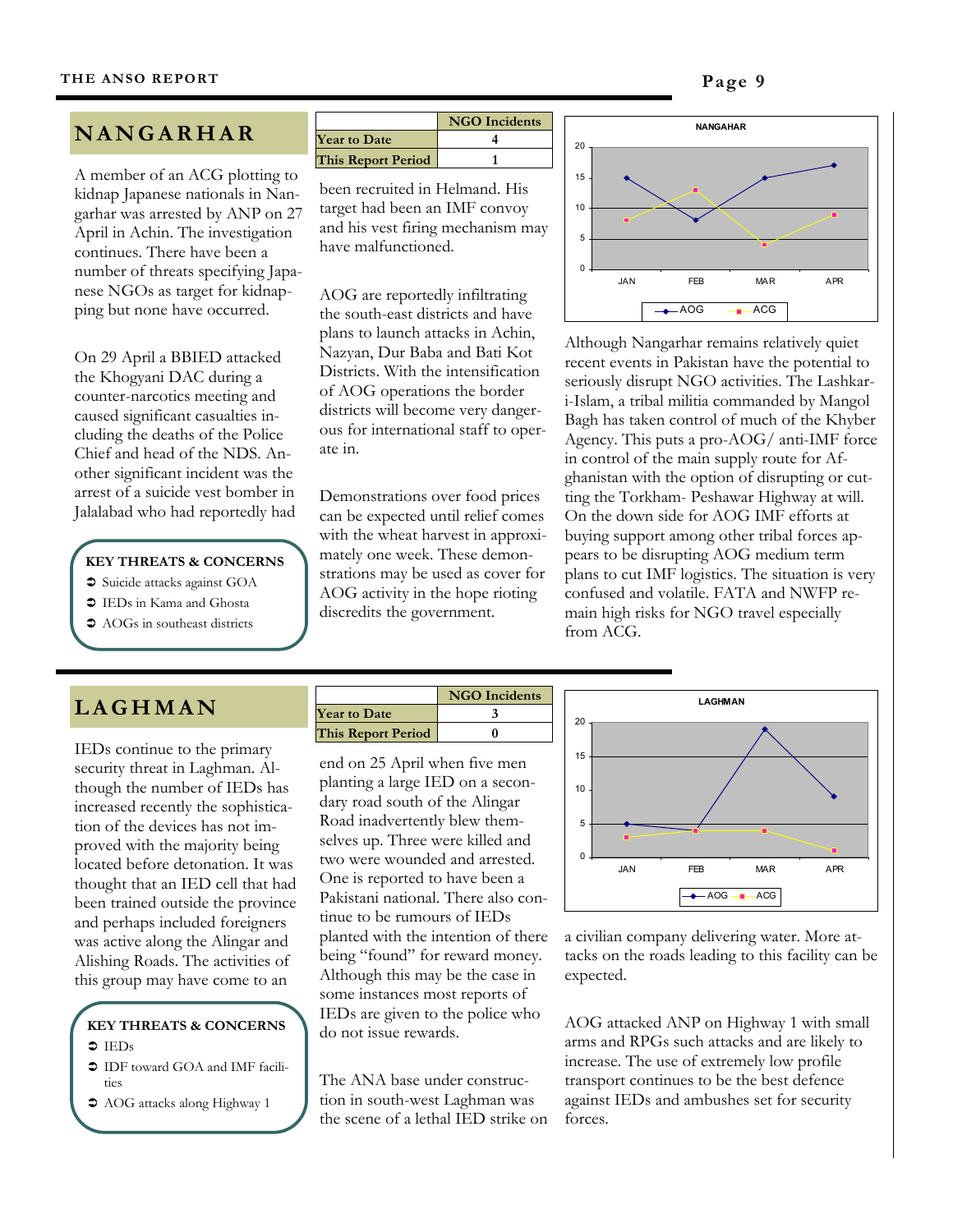# **N U R I S TA N**

The situation in eastern Nuristan is slowly becoming slightly more favourable for humanitarian projects as the GOA and IMF assert their authority along the Pakistani border. It is however too early to recommend any NGO operations

## **KEY THREATS & CONCERNS**

- $\supset$  AOG-IMF clashes in east districts
- $\supset$  High threat to non-local NGO staff
- $\supset$  High criminal threat in western

# **PA K T Y A**

The number of violent incidents in Paktya has increased noticeably to a recent average of eight per week as AOG operations intensify. Attacks on DACs, the "execution" of locals accused of spying for IMF or GOA, ambushes of IMF convoys and the

#### **KEY THREATS & CONCERNS**

- $\supset$  IEDs on Gardez- Khost road
- $\bullet$  Increased attacks on DACs
- $\supset$  Increased intimidation of local population

|                           | <b>NGO</b> Incidents |
|---------------------------|----------------------|
| <b>Year to Date</b>       |                      |
| <b>This Report Period</b> |                      |

commence in the province. The border post and bridge at Ghomaresh which had been seized by AOG in August 2007 were taken by security forces this week in the ongoing struggle to seal the border from AOG infiltration. Road projects to link major towns in the east and central districts are also progressing. A large shura of AOG leaders was held in March and since then some minor commanders appear to be sitting on the sidelines waiting for develop-



ments. The western and northern parts of the province still have little GOA or security force presence and aren't likely to until roads are completed in the east.

|                           | <b>NGO</b> Incidents |
|---------------------------|----------------------|
| <b>Year to Date</b>       |                      |
| <b>This Report Period</b> |                      |
|                           |                      |

employment of IEDs have all increased. IEDs are increasingly common on the Gardez-Khost road and have been used to target local vehicles. The motives of these attacks on non-security force vehicles are unknown and personnel disputes can't be ruled out. So far NGOs have not been attacked although the probability is that "anti-NSP" operations will spread from Khost. Several murders of locals accused of spying highlight the danger to locals of suspected of assisting security



forces. NGOs must do everything they can to prevent the perception that they collect information about AOG for the security forces. The most hostile area of the province is Zurmat with nearly 50% of violent incidents occurring in the district including three murders

# **B A D G H I S**

After coming out of a particularly tough winter, Badghis Province has seen a small, but steady increase in AOG activity.

# **KEY THREATS & CONCERNS**

- $\supset$  AOG presence in the north
- $\supset$  Illegal road blocks
- $\bullet$  Armed clashes

|                           | <b>NGO</b> Incidents |
|---------------------------|----------------------|
| <b>Year to Date</b>       |                      |
| <b>This Report Period</b> |                      |
|                           |                      |

AOG activity in this area is assessed to be linked with narcotic/ weapons trade through porous areas of the international border. In addition to AOG activity, ACG activity is also present in the form of illegal road-blocks, which have become more common over the past two months. It can be expected that both AOG and ACG



activities will continue in this province for the foreseeable future.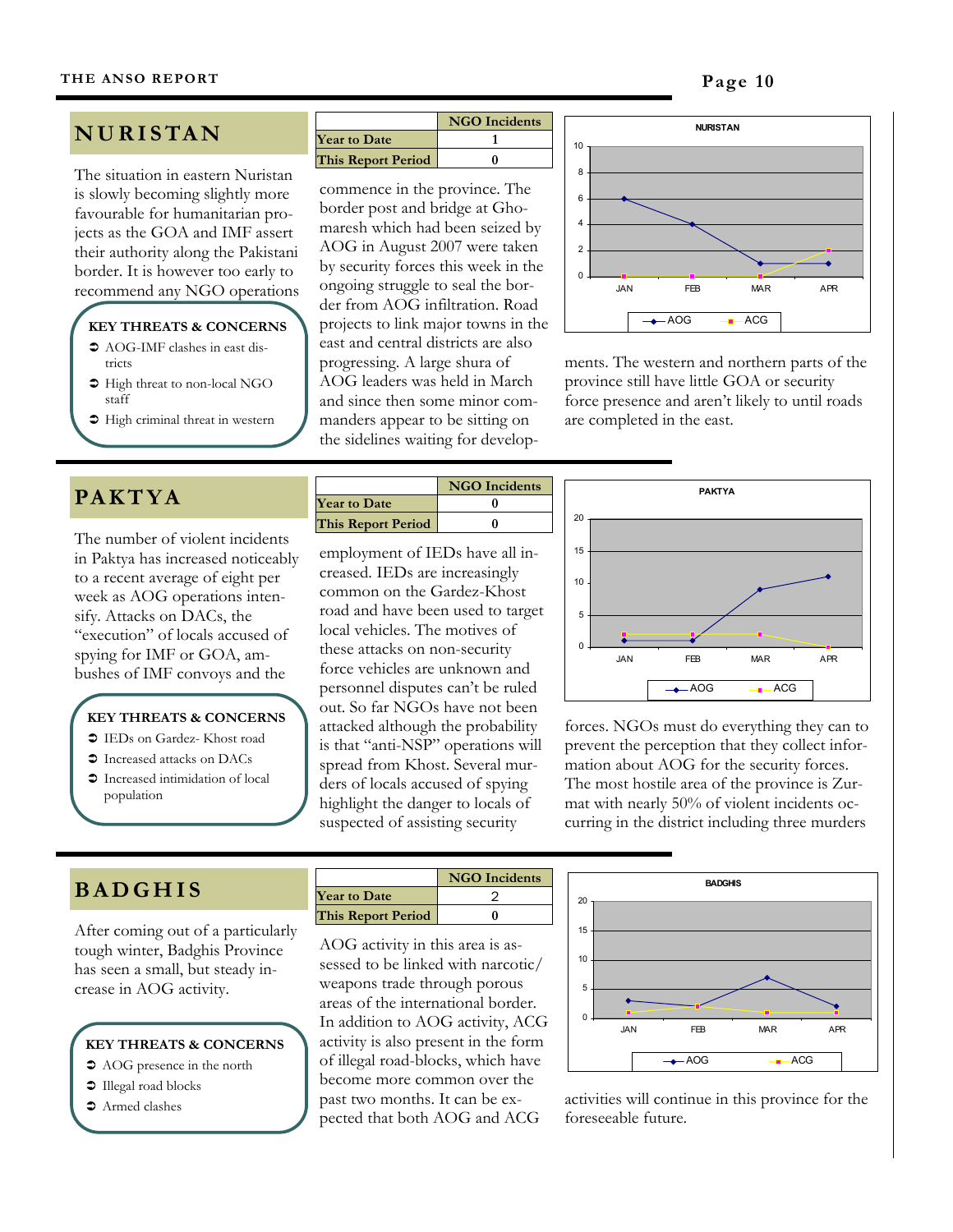# **GHOR**

As with Badghis, Ghor province is awakening after the severe winter and over the past two months, AOG presence and activities have steadily increased, elevating operational concerns for INGO in this province. There has been an increase in AOG activities in Ghor this year. The reason for such an

# **KEY THREATS & CONCERNS**

- "Tribal tensions
- $\bullet$  Crime
- AOG activities increase

# **FA R A H**

Farah Province maintains a steady activity rate. Activities in Farah are mainly AOG related, however, ACG activities are also present. The main risk in this province is armed attack and kidnap operations for both political and finan-

#### **KEY THREATS & CONCERNS**

- !"Abduction along the Ring Road.
- AOG activities increasing
- $\bullet$  Increased use of IED

|                           | <b>NGO</b> Incidents |
|---------------------------|----------------------|
| <b>Year to Date</b>       |                      |
| <b>This Report Period</b> |                      |

military activities in Helmand Province to the south. It is assessed that AOG activities in this sector remain transient in nature and it is believed that the AOG units operating in this area are Auxiliary units supporting supply routes into Helmand Province. It is anticipated that Ghor can expect to see more AOG activity in the border region should British forces escalate their activities by pushing AOG units northwards. It is believed that Ghor province remains a critical link in the supincrease is due to the on going<br>pect to see more AOG activity in ply chain to support AOG activities in Hel-



mand, which is evident by the number of Caches, which have been discovered in the region. Therefore, the province should be considered by INGO's as a 'High-Risk' province for project operations.

|                           | <b>NGO</b> Incidents |
|---------------------------|----------------------|
| <b>Year to Date</b>       |                      |
| <b>This Report Period</b> |                      |

cial reasons. In relation to armed attacks, this form of activity is predominantly conducted by AOG units and is heaviest along the Herat-Kandahar ring road. Coupled with armed attacks, is the high number of kidnappings along the very same road. In most cases, kidnapping has been related to targets of opportunity rather than well planned operations for a single purpose; whilst armed attacks are more conceived events on



poorly defended targets such as police check points. The province remains a high-risk area for INGO's operating in the area and is expected to pose the same problem for the foreseeable future.

# **H E R A T**

Herat Province continues to see an escalation in predominantly criminal based activities. Such activities often have a nexus to political and organized crime groups who have an interest in positions of power and or control

**KEY THREATS & CONCERNS** 

- ACG activities to increase
- $\supset$  Serious abduction risk
- $\bullet$  IEDs

|                           | <b>NGO</b> Incidents |
|---------------------------|----------------------|
| <b>Year to Date</b>       |                      |
| <b>This Report Period</b> |                      |

of the illicit trade routes. Whilst Herat does see some AOG activity and it is acknowledged that there is a link to some ACG, it is envisaged that organised criminal activities will remain the provinces most acute problem.

Specifically, it can be expected that illicit trades, such as the export of narcotics and illegal imports will fuel such activities. These activities will drive the need to seize power in order to control



the lucrative import/export routes. In turn, the province's rural areas can expect to see more clashes between rival tribal groups as they attempt to dominate routes passing through their areas.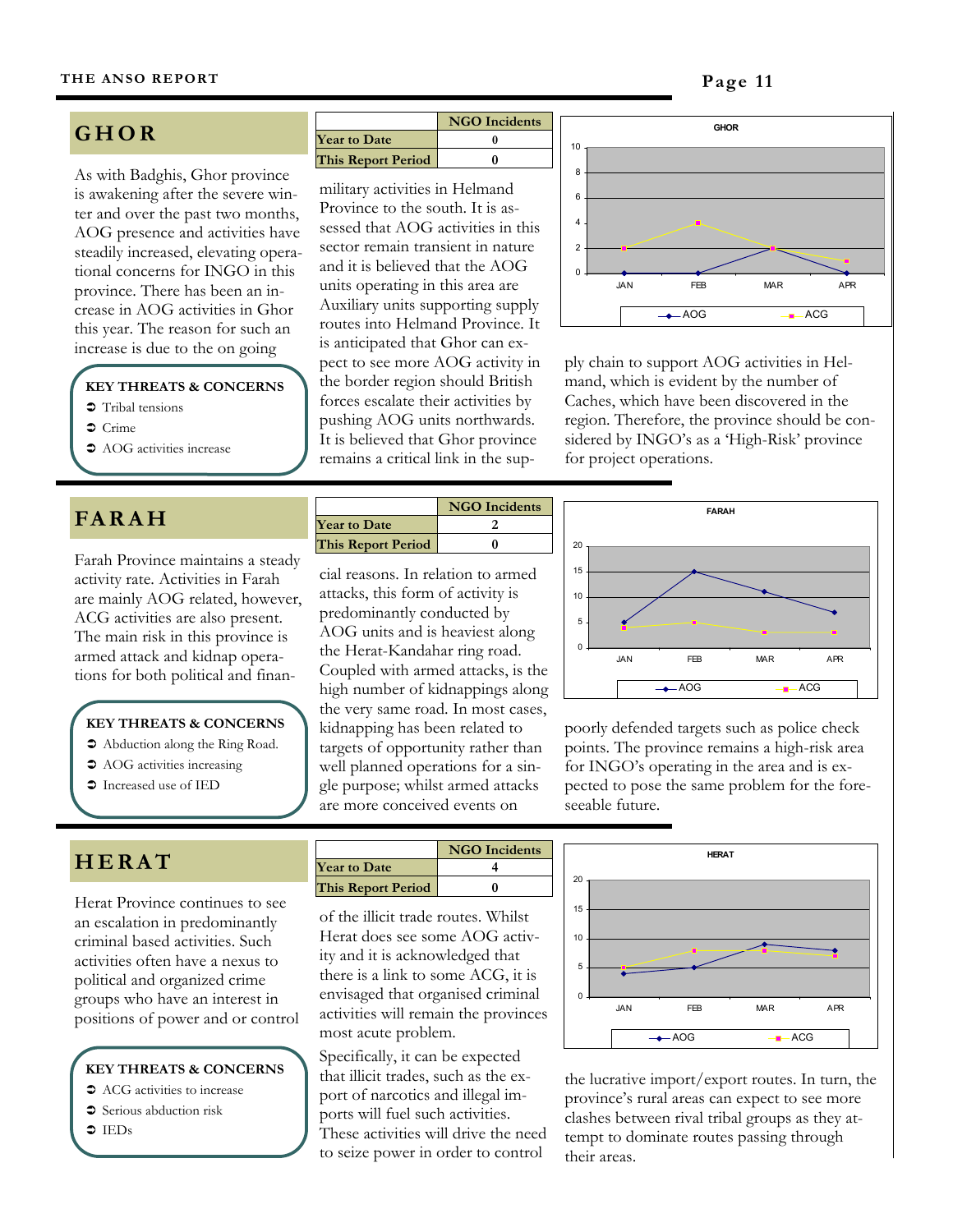# **K A N DA H A R**

At present there exists a heightened threat level to NGO staff and activities within Kandahar Province. Following a direct threat against an NGO distribution site recently, information (as detailed in the Threat Warning issued 28 April 08) indicates a heightened abduction threat within Kandahar City (as well as along main routes in the vicinity of city limits) against NGO international staff. As seen in previous abduction/kidnap incidents, the relevance of who perpetrated the initial event (ACG/AOG) is negated when high value targets (i.e. internationals) are involved. AOG elements will most likely become the end users due to the political cache such individuals represent, a reality that is facili-

# **KEY THREATS & CONCERNS**

- "Suicide attacks
- $\supset$  Force escalation shootings
- $\bullet$  Abduction threat

|                           | <b>NGO</b> Incidents |
|---------------------------|----------------------|
| <b>Year to Date</b>       |                      |
| <b>This Report Period</b> |                      |

tated by the firmly established nexus between criminal and armed opposition activity. NGO are advised to continue strictly observing and implementing standard movement security protocols. In addition, organisations planning field sites or regional office visits are advised to delay their movements temporarily (minimum 2 weeks) as well as restrict all non-essential movement.

Trends within Kandahar have clearly indicated a steady upwards escalation in AOG activity levels as the year progresses, with AOG initiated attacks up 31% in comparison to 2007. For perspective, April 2008 levels are on par with June of last year (generally considered the start of the summer fighting season). While most of these incidents are small in scale (i.e. ambush against ANP) the unpredictability, as well as implementa-



tion of new/modified tactics, directly impact NGO security. Of specific concern is the indiscriminate targeting practices being utilized by AOG elements when deploying suicide strikes which are resulting in high levels of civilians casualties (121 since mid-February). Many of these devices have been deployed in civilian concentration points (i.e. central bazaars, city centers) and pose a threat to NGO security. If this continues (and all indicators suggest it will) then the likelihood of collateral involvement in a strike increases dramatically. NGO are advised to review routes and travel habits and avoid areas of known security force activity, checkpoints, and transit, especially those that occur in population centers as these are most likely to be encountered by staff members.

# **Z A B U L**

There were two separate incidents involving the targeting of culverts/bridges reported within Zabul this week. One of the incidents occurred on Hwy 1, the other within Qalat suggesting that this was part of an attempt to disrupt security force mobility.

#### **KEY THREATS & CONCERNS**

- Abduction threat (Hwy 1)
- $\bullet$  AOG checkpoints
- $\bullet$  Ambush threat along Hwy 1

**NGO Incidents Year to Date 0 This Report Period 0**

While further investigation into these incidents is required to fully understand the rationale behind them, the willingness of AOG elements to target critical infrastructure (as seen with the attacks against telecommunication facilities region wide as well as the attacks against power facilities in Helmand) has been firmly established. Whatever the reason, it may have an impact on NGO freedom of movement and access. Not only may it result in physical



barriers to movement, but it adds a further destabilising influence on the already tenuous security situation along Hwy 1 and other main routes in the province.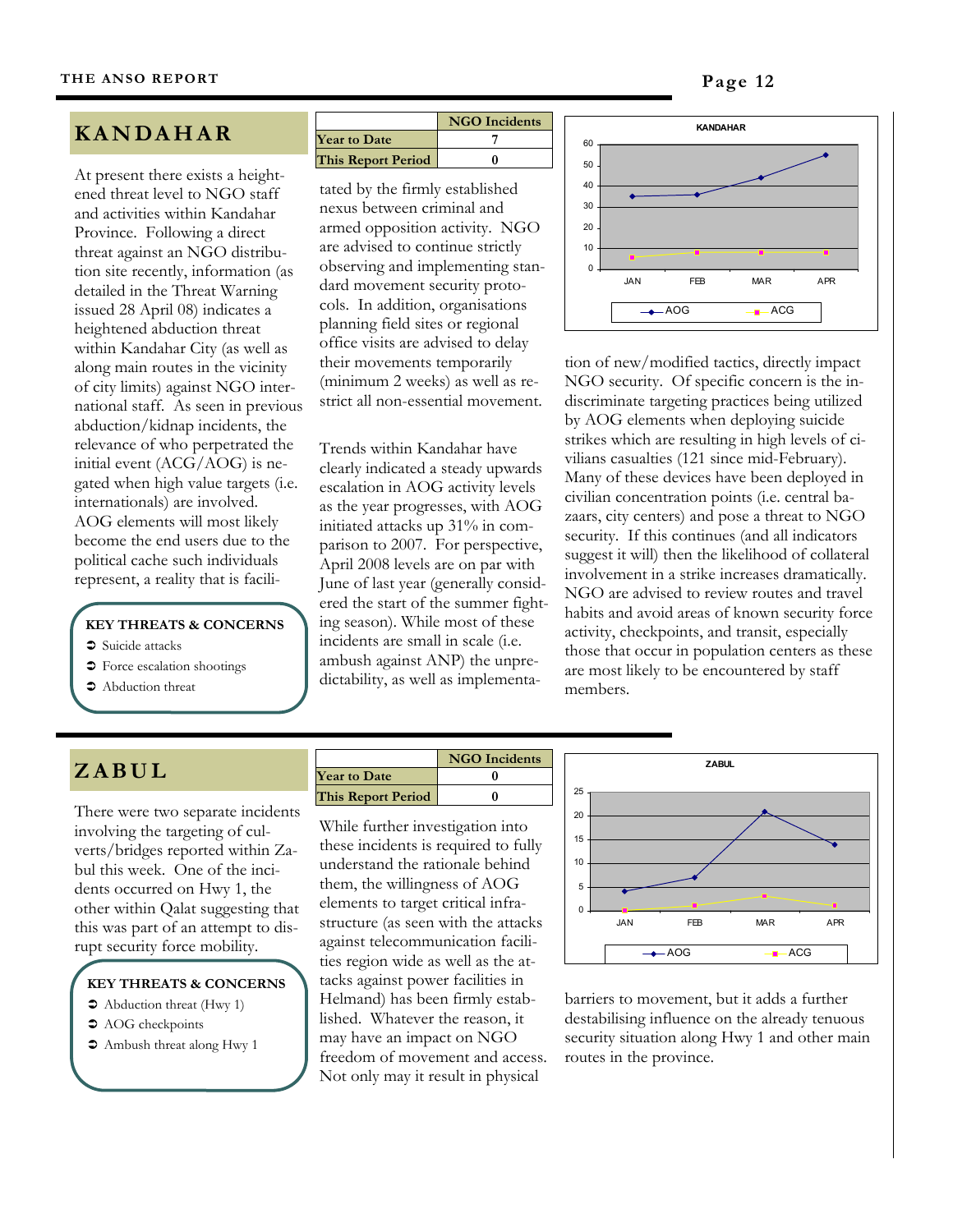# **N I M R O Z**

The suicide attack which occurred on the 17th of April marks the fourth such event within Nimroz for 2008. While AOG targeting patterns have remained stable, with efforts focused on security and road construction elements, there has been a steadily increasing level of coordination and sophistication in the execution of such attacks. The utilisation of an IED strike to initiate an attack, the use of follow on suicide attacks ("waves"), and as seen in the latest attack, the distribution of follow up night letters, all demon-

# **KEY THREATS & CONCERNS**

- $\bullet$  Abduction threat in isolated areas
- $\bullet$  Attacks against ANP.
- Suicide attack threat

# **NGO Incidents Year to Date 0 This Report Period 0**

strate a new level of AOG vigour and intent not previously seen. In addition, suicide attacks have also become increasingly more frequent since the first recorded event in November of last year. By end of April, the suicide attack volume in Nimroz has already surpassed 2007 year end totals.

The last two suicide attacks also mark a diversion in deployment tactics, with attacks occurring in close proximity to heavy civilian traffic areas (near the main Zaranj mosque for example) indicating a willingness to inflict heavy civilian casualties (20 in total for the last 2 attacks) to achieve limited tactical success. This mirrors trends already established in other prov-



inces within the SR, with Kandahar and Helmand being the most affected.

Presently there are no indications that NGO have been, nor will likely be, the direct targets of such attacks, if AOG continue to engage targets accordingly, this will result in a concomitant increase in risk of collateral involvement in an attack. Please refer to the Kandahar Provincial section for further detail.

# **PA K T I K A**

Negotiations are presently ongoing regarding the INGO staff member who was kidnapped on the 3rd of April within the Urgun District. No further updates are available at this time.

AOG activity trends have been developing consistently with those reported from 2007. The slow yet steady escalation in AOG activity reported previously peaked in this reporting period, with the highest

# **KEY THREATS & CONCERNS**

- $\bullet$  Roadside IED
- $\bullet$  Attacks against IMF convoys
- $\supset$  Intimidation against civilians

|                           | <b>NGO</b> Incidents |
|---------------------------|----------------------|
| <b>Year to Date</b>       |                      |
| <b>This Report Period</b> |                      |

weekly incident volume occurring this week. While this province has not followed general SR trends (earlier initiation with higher incident volumes) thus far, this week likely marks the initiation of earnest AOG operations within Paktika. As with 2007, incident volumes (with accompanied deterioration in security) will continue to escalate through to the summer months with a peak expected in July/August.

As with 2008 AOG activity continues to be comparatively geographically dispersed, though the three north-eastern districts of



Barmal, Urgun, and Ziruk account for 56% of total incidents reported this year. This can be partially attributed to the confluence of unstable national (Eastern Region districts of Khost and Paktya) and international border regions in this area. The remaining 44% of incidents are distributed equally between the remaining 10 districts of Paktika.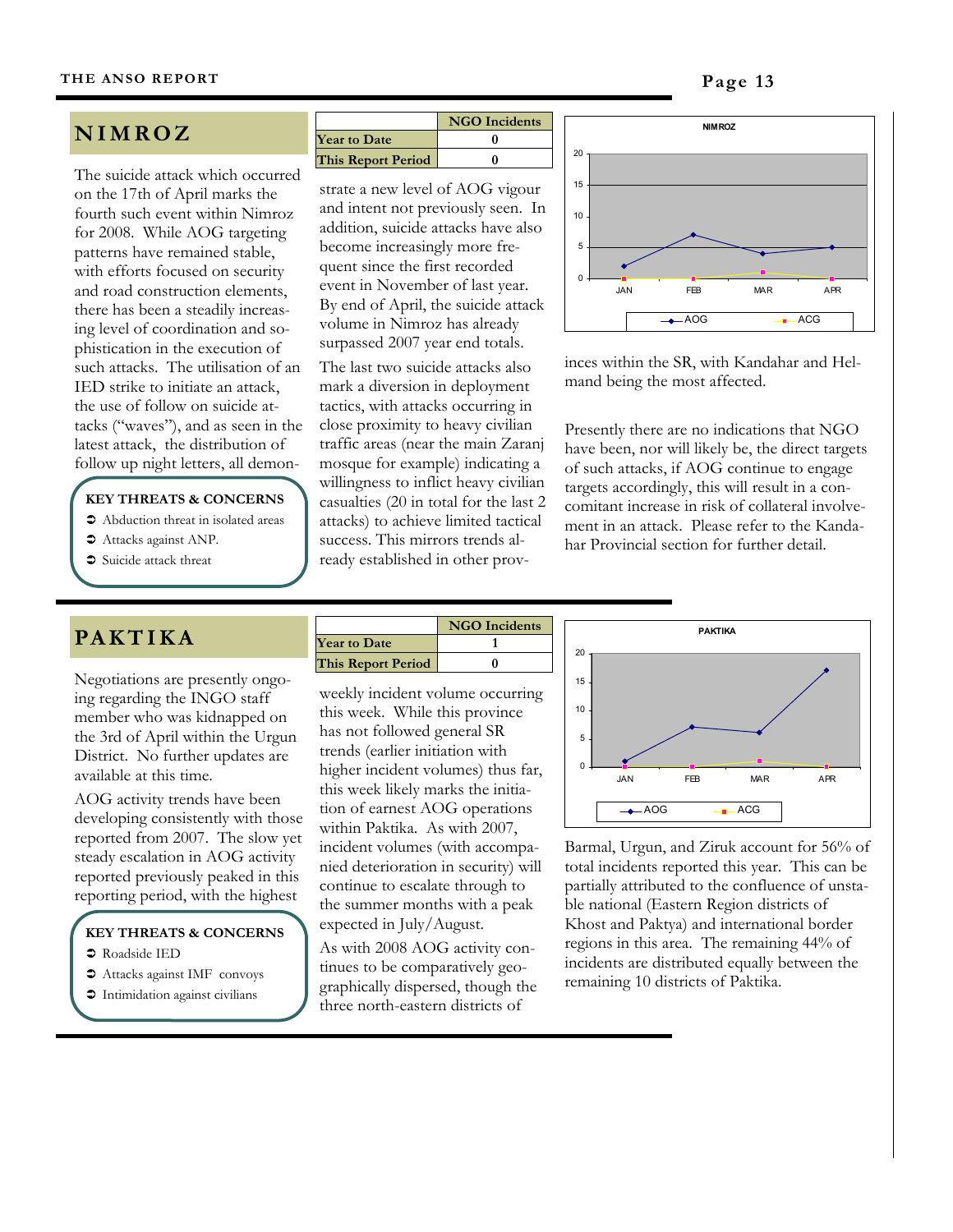# **HELMAND**

There were no significant changes in the security context within Helmand during this reporting period as the steady downwards trend in AOG activity continues. This

## **KEY THREATS & CONCERNS**

- $\bullet$  Roadside IED
- $\ensuremath{\mathbin{\supset}}$  Suicide attack threat
- $\supset$  Criminal activity/corruption along the main routes

|                     | <b>NGO</b> Incidents |
|---------------------|----------------------|
| <b>Year to Date</b> |                      |
| This Report Period  |                      |

trend is in line with 2007; likely reflecting the impact the poppy cultivation cycles has on local AOG operational capacity. However, the deployment of additional IMF assets to the province will likely result in periodic spikes in district level volatility as these units "surge" into areas and actively engage, and are engaged by, the AOG elements insitu. This situation will likely have a limited



impact on NGO security as the affected areas will be those that are known to harbour high levels of AOG, areas which generally have no significant NGO presence.

**NOTICE:** Your input is invaluable for the production of this report. While we appreciate information on incidents, we also need general information on the security situation in your area. So please remember to call or email us regularly. Contact details of ANSO staff are provide on the last page.

**ANSO:** *"..by NGOs for NGOs.."*